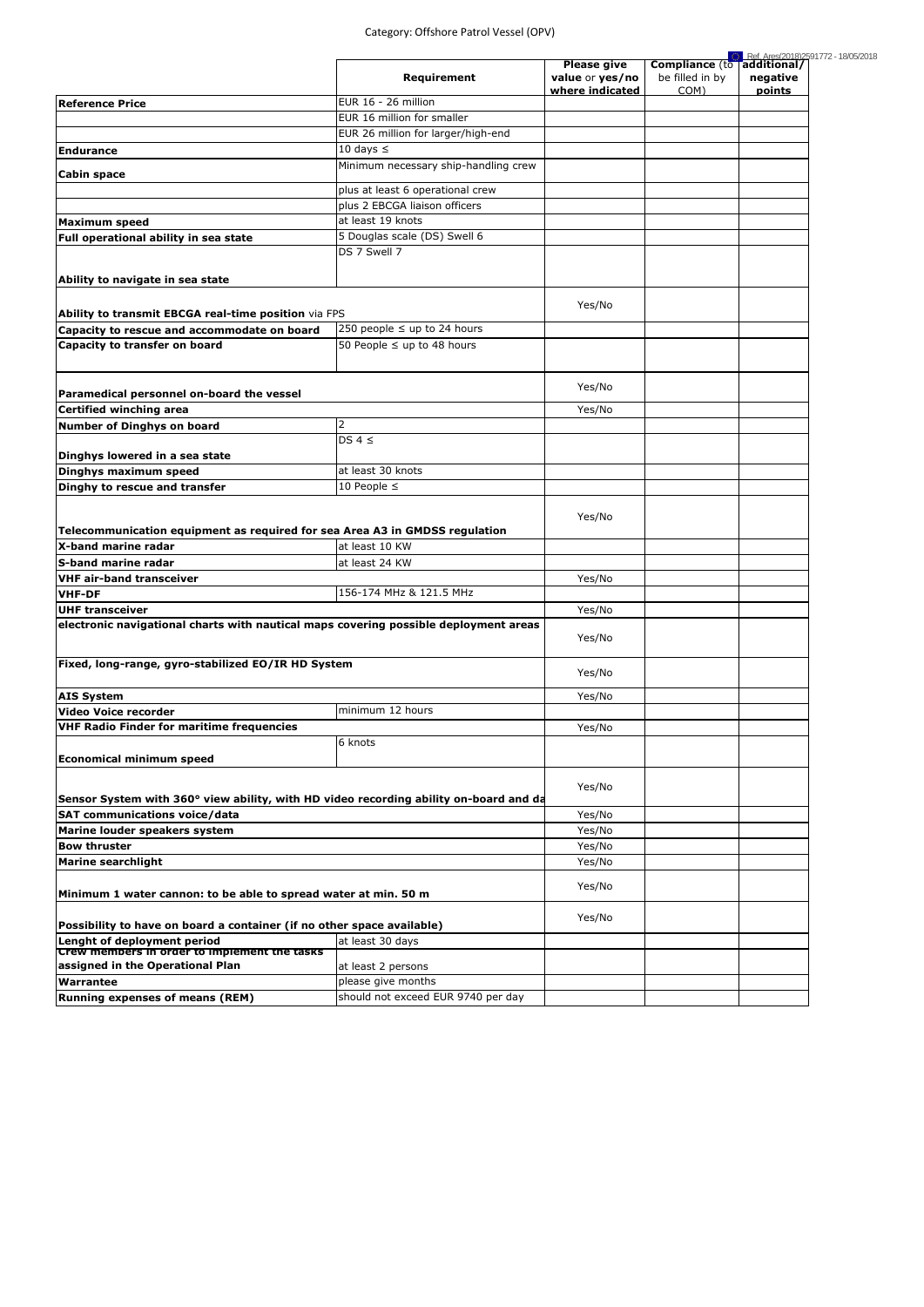|                                                                                                     |                                         | <b>Please give</b> |
|-----------------------------------------------------------------------------------------------------|-----------------------------------------|--------------------|
|                                                                                                     | Requirement                             | value or           |
|                                                                                                     |                                         | yes/no where       |
| <b>Reference Price</b>                                                                              | EUR 6 - 10 Million                      | indicated          |
|                                                                                                     | EUR 6 million for smaller               |                    |
|                                                                                                     | EUR 10 million for larger/high-end      |                    |
|                                                                                                     |                                         |                    |
| Length                                                                                              | 25≤49 m                                 |                    |
| Autonomy                                                                                            | 600 - 1500 nm                           |                    |
| <b>Endurance</b>                                                                                    | 3 days $\leq$                           |                    |
| <b>Cabin space</b>                                                                                  | Minimum necessary ship-handling<br>crew |                    |
|                                                                                                     | plus at least 6 operational crew        |                    |
|                                                                                                     | plus 1 Frontex liaison officers         |                    |
| Maximum speed                                                                                       | at least 25 knots                       |                    |
| Full operational ability in sea state                                                               | 4 Douglas scale (DS) Swell 6            |                    |
| Ability to navigate in sea state                                                                    | DS 6 Swell 6                            |                    |
| <b>Capacity to rescue</b>                                                                           | 250 people $\leq$ for a short period    |                    |
| Capacity to transfer on board                                                                       | 50 People $\leq$ for at least 10 hours  |                    |
| <b>Number of Dinghys on board</b>                                                                   | 1                                       |                    |
| Dinghys lowered in a sea state                                                                      | DS $4 \le$                              |                    |
| Dinghys maximum speed                                                                               | at least 25 knots                       |                    |
| Dinghy to rescue and transfer                                                                       | 5 People $\leq$                         |                    |
|                                                                                                     |                                         |                    |
| Telecommunication equipment as required for sea Area A2 in GMDSS<br>regulation                      |                                         | Yes/No             |
| Ability to transmit Frontex real-time position via FPS                                              |                                         | Yes/No             |
| <b>GPS with plotter</b>                                                                             |                                         | Yes/No             |
| <b>VHF air-band transceiver</b>                                                                     |                                         | Yes/No             |
| <b>UHF transceiver</b>                                                                              |                                         | Yes/No             |
| <b>AIS System</b>                                                                                   |                                         | Yes/No             |
| Fixed, long-range, gyro-stabilized EO/IR HD System                                                  |                                         | Yes/No             |
| Paramedical personnel on-board the vessel                                                           |                                         | Yes/No             |
| <u>vuk anu otner recorumy</u>                                                                       | minimum 12 hours                        |                    |
| equipment for radars, radios and<br>cameras on board to record                                      |                                         |                    |
| automatically                                                                                       |                                         |                    |
| X-band marine radar                                                                                 | at least 10 KW                          |                    |
| <b>Economical minimum speed</b>                                                                     | between 12-15 knots                     |                    |
|                                                                                                     |                                         |                    |
| Sensor System with 360° view ability with HD video recording ability<br>on-board and data streaming |                                         | Yes/No             |
| Marine louder speakers system                                                                       |                                         | Yes/No             |
| <b>Marine searchlight</b>                                                                           |                                         | Yes/No             |
| Lenght of deployment period                                                                         | at least 30 days                        |                    |
| <del>Crew mempers in orger to</del>                                                                 |                                         |                    |
| implement the tasks assigned in                                                                     |                                         |                    |
| the Operational Plan                                                                                | at least 2 persons                      |                    |
| Warrantee                                                                                           | please give months                      |                    |
| <b>Running expenses of means (REM)</b>                                                              | should not exceed EUR 3.072,00          |                    |
|                                                                                                     | per dav                                 |                    |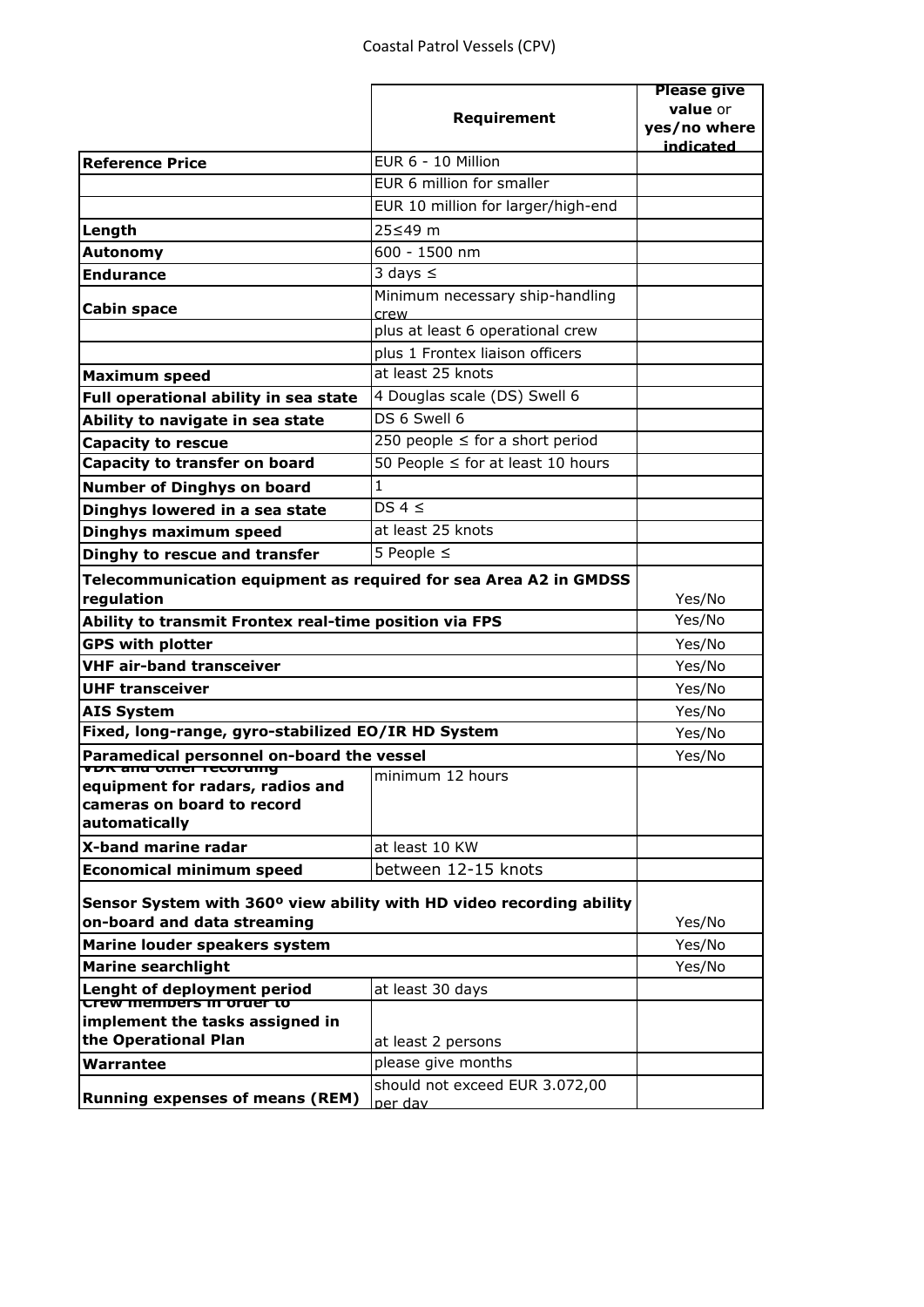| <b>Compliance</b><br>(to be filled in<br>by COM) | additional/<br>negative<br>points |
|--------------------------------------------------|-----------------------------------|
|                                                  |                                   |
|                                                  |                                   |
|                                                  |                                   |
|                                                  |                                   |
|                                                  |                                   |
|                                                  |                                   |
|                                                  |                                   |
|                                                  |                                   |
|                                                  |                                   |
|                                                  |                                   |
|                                                  |                                   |
|                                                  |                                   |
|                                                  |                                   |
|                                                  |                                   |
|                                                  |                                   |
|                                                  |                                   |
|                                                  |                                   |
|                                                  |                                   |
|                                                  |                                   |
|                                                  |                                   |
|                                                  |                                   |
|                                                  |                                   |
|                                                  |                                   |
|                                                  |                                   |
|                                                  |                                   |
|                                                  |                                   |
|                                                  |                                   |
|                                                  |                                   |
|                                                  |                                   |
|                                                  |                                   |
|                                                  |                                   |
|                                                  |                                   |
|                                                  |                                   |
|                                                  |                                   |
|                                                  |                                   |
|                                                  |                                   |
|                                                  |                                   |
|                                                  |                                   |
|                                                  |                                   |
|                                                  |                                   |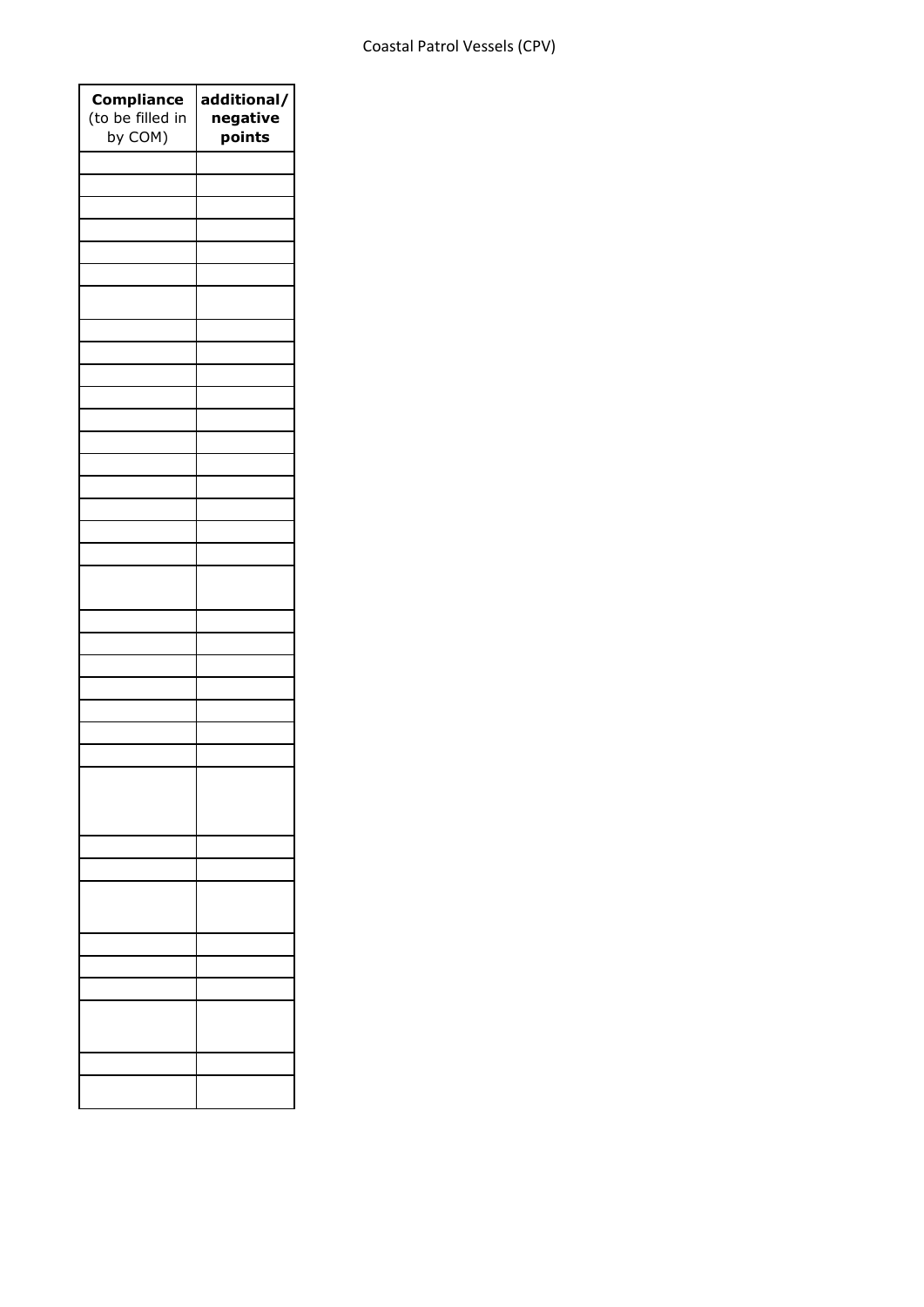# Coastal Patrol Boat (CPB) – Border Surveillance; Sub Categories: Covered Boat

## **Requirement**

|                                                                  | FUR 3 Million                      |  |  |
|------------------------------------------------------------------|------------------------------------|--|--|
| <b>Reference Price</b>                                           |                                    |  |  |
| at least 250 nm<br>Autonomy/Endurance                            |                                    |  |  |
| <b>Cabin space</b><br>minimun necessary crew on board            |                                    |  |  |
|                                                                  | plus 1 Frontex liaison officers    |  |  |
| at least 30 knots<br><b>Maximum speed</b>                        |                                    |  |  |
| at least 6 hours per day<br><b>Capability to patrol</b>          |                                    |  |  |
| 4 Douglas scale (DS)<br>Full operational ability in sea state    |                                    |  |  |
| Capability to operate at night                                   |                                    |  |  |
| Capacity to rescue and transfer on board<br>15 People $\leq$     |                                    |  |  |
| Fixed, long-range, gyro-stabilized EO/IR HD System               |                                    |  |  |
| <b>VHF radio</b>                                                 |                                    |  |  |
| <b>Marine radar</b>                                              |                                    |  |  |
| Ability to take high resolution pictures and video of incidents  |                                    |  |  |
| Navigation system with updated maps for responsibility area      |                                    |  |  |
| <b>Maritime VHF radio</b>                                        |                                    |  |  |
| Readiness to transmit to Frontex real-time position data via FPS |                                    |  |  |
| Lenght of deployment period<br>at least 30 days                  |                                    |  |  |
| Crew members in order to implement the                           |                                    |  |  |
| tasks assigned in the Operational Plan                           | at least 2 persons                 |  |  |
| Warrantee                                                        | please give months                 |  |  |
| <b>Running expenses of means (REM)</b>                           | should not exceed EUR 1.252,00 per |  |  |
|                                                                  | dav                                |  |  |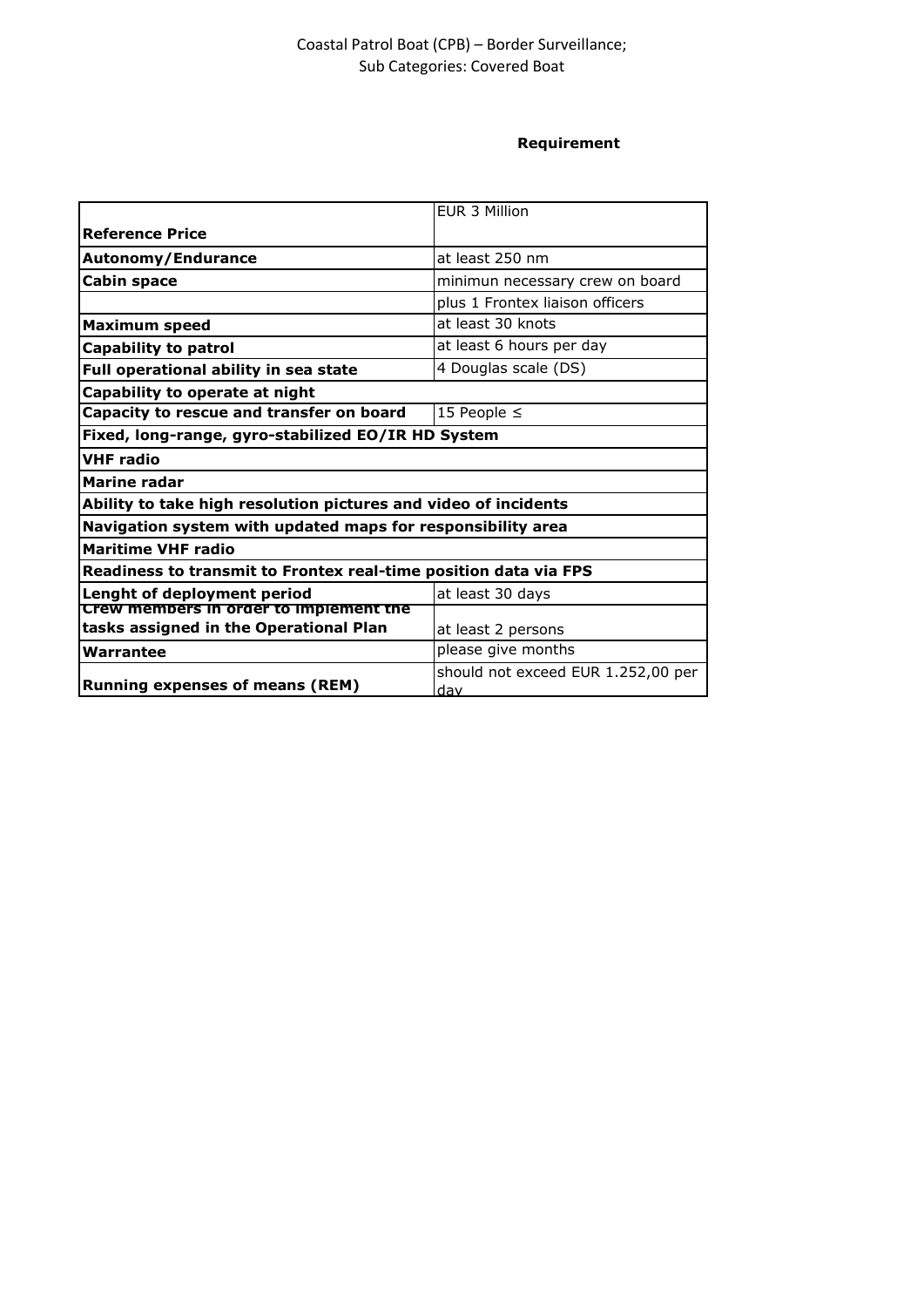# Coastal Patrol Boat (CPB) – Border Surveillance; Sub Categories: Covered Boat

| <b>Please give</b> | Compliance       | additional/ |
|--------------------|------------------|-------------|
| value or yes/no    | (to be filled in | negative    |
| where indicated    | by COM)          | points      |

| Yes/No |  |
|--------|--|
| Yes/No |  |
| Yes/No |  |
| Yes/No |  |
| Yes/No |  |
| Yes/No |  |
| Yes/No |  |
| Yes/No |  |
|        |  |
|        |  |
|        |  |
|        |  |
|        |  |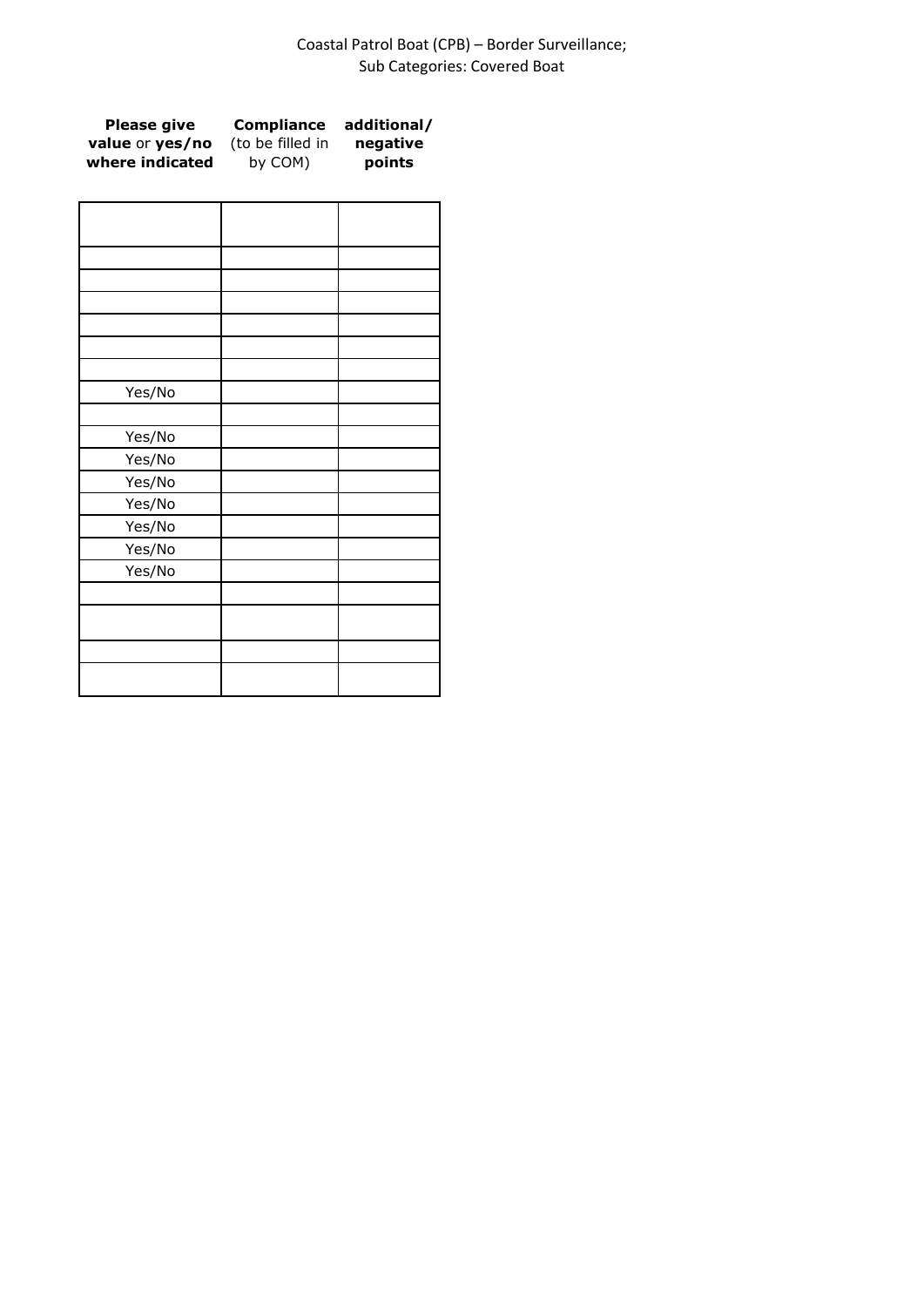# Costal Patrol Boat (CPB) – Interceptor; Sub Categories: Fast Boat - RHIB

|                                                                  | Requirement                                 |  |  |
|------------------------------------------------------------------|---------------------------------------------|--|--|
| <b>Reference Price (Interceptor)</b>                             | EUR 1 Million                               |  |  |
| <b>Reference Price RIB platform</b>                              | EUR 0.2 Million                             |  |  |
| <b>Reference Price RIB equipped</b>                              | FUR 0.4 Million                             |  |  |
| Autonomy/Endurance                                               | at least 250 nm                             |  |  |
| Cabin space                                                      | minimun necessary crew on<br>board          |  |  |
|                                                                  | plus at least 1 Frontex liaison<br>officers |  |  |
| <b>Maximum speed</b>                                             | at least 40 knots                           |  |  |
| <b>Capability to patrol</b>                                      | at least 6 hours per day                    |  |  |
| Full operational ability in sea state                            | 3 Douglas scale (DS)                        |  |  |
| Capability to operate at night                                   |                                             |  |  |
| Capacity to rescue and transfer on board                         | 10 people $\leq$                            |  |  |
| EO/IR capacity (portable accepted)                               |                                             |  |  |
| <b>VHF radio</b>                                                 |                                             |  |  |
| Marine radar                                                     |                                             |  |  |
| Ability to take high resolution pictures and video of incidents  |                                             |  |  |
| Navigation system with updated maps for responsibility area      |                                             |  |  |
| <b>Maritime VHF radio</b>                                        |                                             |  |  |
| Readiness to transmit to Frontex real-time position data via FPS |                                             |  |  |
| Lenght of deployment period                                      | at least 30 days                            |  |  |
| Crew members in order to implement the                           |                                             |  |  |
| tasks assigned in the Operational Plan                           | at least 2 persons                          |  |  |
| Warrantee                                                        | please give months                          |  |  |
| <b>Running expenses of means (REM)</b>                           | should not exceed EUR<br>1.252.00 per day   |  |  |
|                                                                  |                                             |  |  |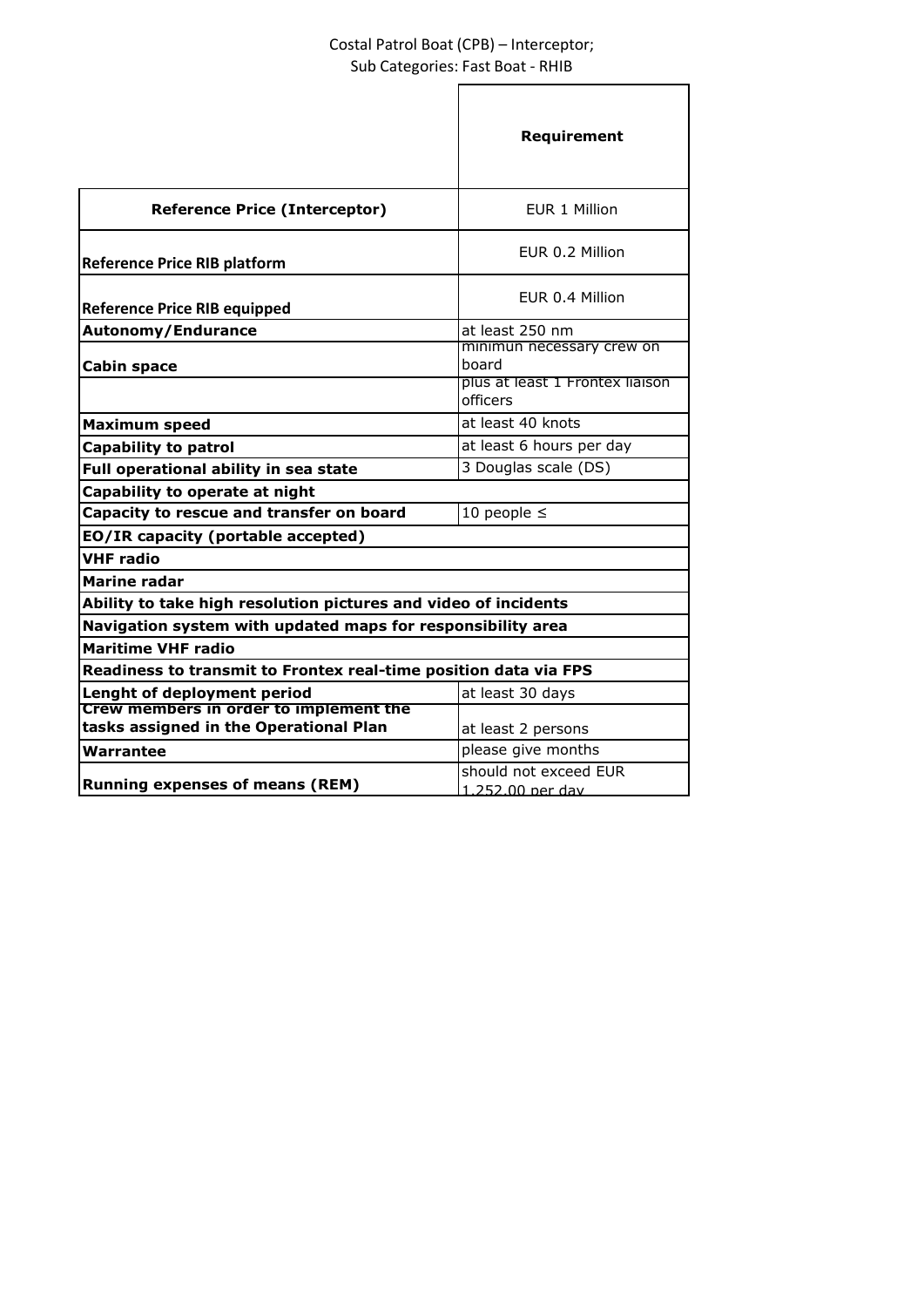# Costal Patrol Boat (CPB) – Interceptor; Sub Categories: Fast Boat - RHIB

| Please give value or<br>yes/no where<br>indicated | <b>Compliance</b> (to be<br>filled in by COM) | additional/<br>negative<br>points |
|---------------------------------------------------|-----------------------------------------------|-----------------------------------|
|                                                   |                                               |                                   |
|                                                   |                                               |                                   |
|                                                   |                                               |                                   |
|                                                   |                                               |                                   |
|                                                   |                                               |                                   |
|                                                   |                                               |                                   |
|                                                   |                                               |                                   |
| Yes/No                                            |                                               |                                   |
| Yes/No                                            |                                               |                                   |
| Yes/No                                            |                                               |                                   |
| Yes/No                                            |                                               |                                   |
| Yes/No                                            |                                               |                                   |
| Yes/No                                            |                                               |                                   |
| Yes/No                                            |                                               |                                   |
| Yes/No                                            |                                               |                                   |
|                                                   |                                               |                                   |
|                                                   |                                               |                                   |
|                                                   |                                               |                                   |
|                                                   |                                               |                                   |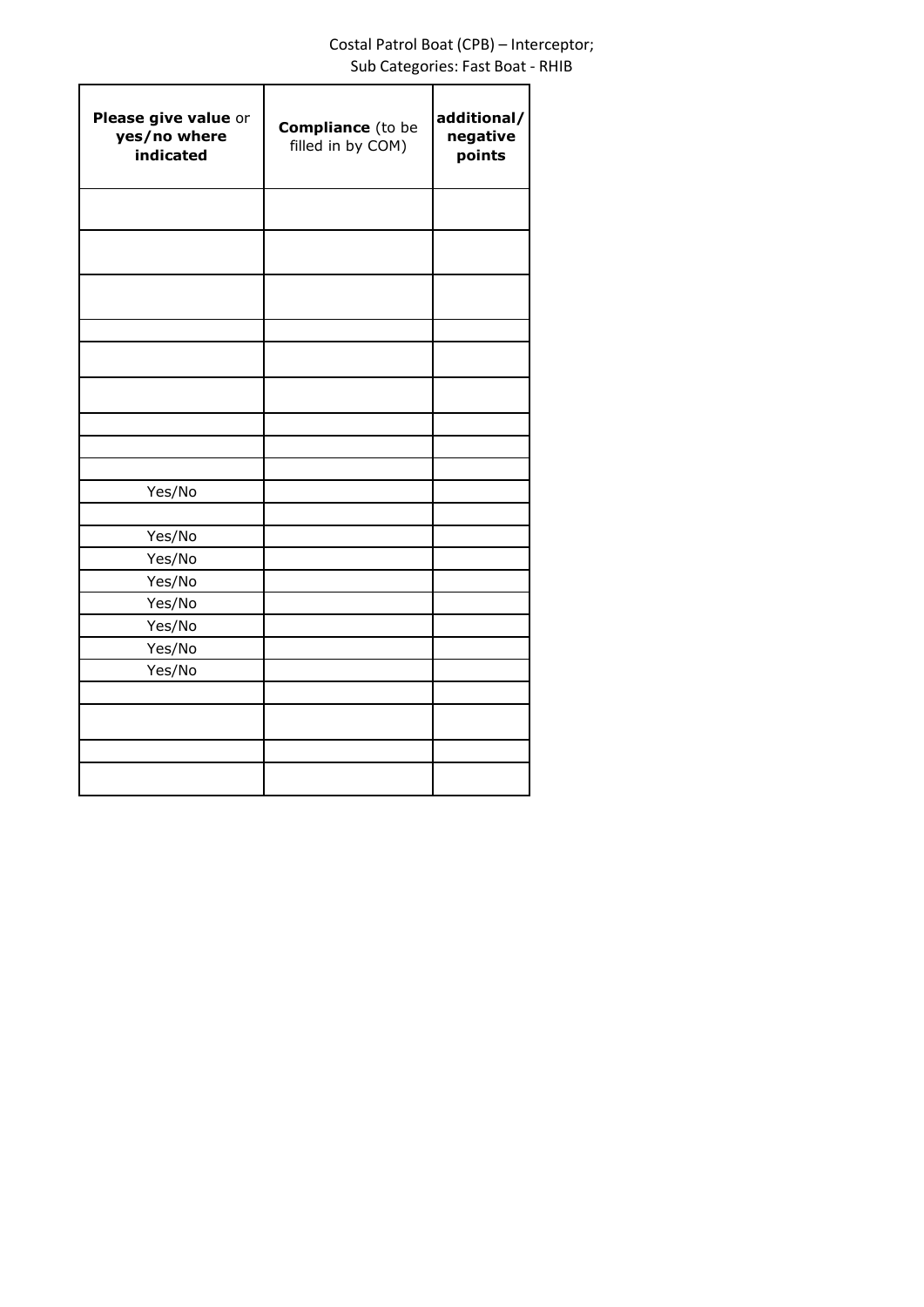|                                                                                                                                                    | Requirement                                              |  |  |
|----------------------------------------------------------------------------------------------------------------------------------------------------|----------------------------------------------------------|--|--|
|                                                                                                                                                    | EUR 22 Million                                           |  |  |
| <b>Reference Price</b>                                                                                                                             |                                                          |  |  |
| <b>Certified aircraft</b>                                                                                                                          | Category A                                               |  |  |
|                                                                                                                                                    | at least 3 hours (not taking                             |  |  |
| <b>Endurance</b>                                                                                                                                   | into account fuel reserve)                               |  |  |
|                                                                                                                                                    | minimun necessary crew 2                                 |  |  |
| Cabin space                                                                                                                                        | persons                                                  |  |  |
|                                                                                                                                                    | plus at least 1 Frontex liaison<br>officers and observer |  |  |
| Crew and helicopter certified to carry out day and night flight<br>operations under visual flight rules (VFR) and instrument flight<br>rules (IFR) |                                                          |  |  |
| Capability to fly in instrumental meteorological conditions (IMC)                                                                                  |                                                          |  |  |
| Safety equipment and sea survival equipment on-board for crew<br>member and personnel                                                              |                                                          |  |  |
| <b>Helmets or headsets for crew members</b>                                                                                                        |                                                          |  |  |
| Capacity to provide headsets to personnel other than crew members                                                                                  |                                                          |  |  |
| Digital maps of the operational area (installed or available on-board)                                                                             |                                                          |  |  |
| Capacity for SAR operations using rescue hoist / winch                                                                                             |                                                          |  |  |
| <b>Rescue capacity</b>                                                                                                                             | at least 10 persons                                      |  |  |
| VHF/UHV and maritime band capable                                                                                                                  |                                                          |  |  |
| <b>Maritime Surveillance Radar</b>                                                                                                                 |                                                          |  |  |
| <b>Direction Finder in all emercency frequencies</b>                                                                                               |                                                          |  |  |
| Electro Optical/Infrared (EO/IR) sensors                                                                                                           |                                                          |  |  |
| <b>SATCOM Voice or equivalent</b>                                                                                                                  |                                                          |  |  |
| Synthetic aperture radar (SAR) or/and Surveillance radar or/and<br><b>Side-Looking Airborne Radar (SLAR)</b>                                       |                                                          |  |  |
| Ability to use rescue swimmer during SAR                                                                                                           |                                                          |  |  |
| Medevac capability / medic on-board / medical assistance on-board                                                                                  |                                                          |  |  |
| Airborne Video Broadcast Down Link System / Downlink / Data link<br>/ Line of Sight (real time motion video streaming and data)                    |                                                          |  |  |
| Readiness to transmit to Frontex real time position data (similar to<br>FPS / or partial integration with FPS / or acceptance of FPS on-<br>board) |                                                          |  |  |
| <b>AIS receiver</b>                                                                                                                                |                                                          |  |  |
| <b>Weather radar</b>                                                                                                                               |                                                          |  |  |
| Certified Night Vision Imaging Systems (NVIS) equipment on-board                                                                                   |                                                          |  |  |
| Lenght of deployment period                                                                                                                        | at least 30 days                                         |  |  |
| Crew members in order to implement                                                                                                                 |                                                          |  |  |
| the tasks assigned in the Operational<br>Plan                                                                                                      |                                                          |  |  |
|                                                                                                                                                    | at least 2 persons                                       |  |  |
| Warrantee                                                                                                                                          | please give months<br>should not exceed EUR              |  |  |
| <b>Running expenses of means (REM)</b>                                                                                                             | 4.429.00 per day                                         |  |  |